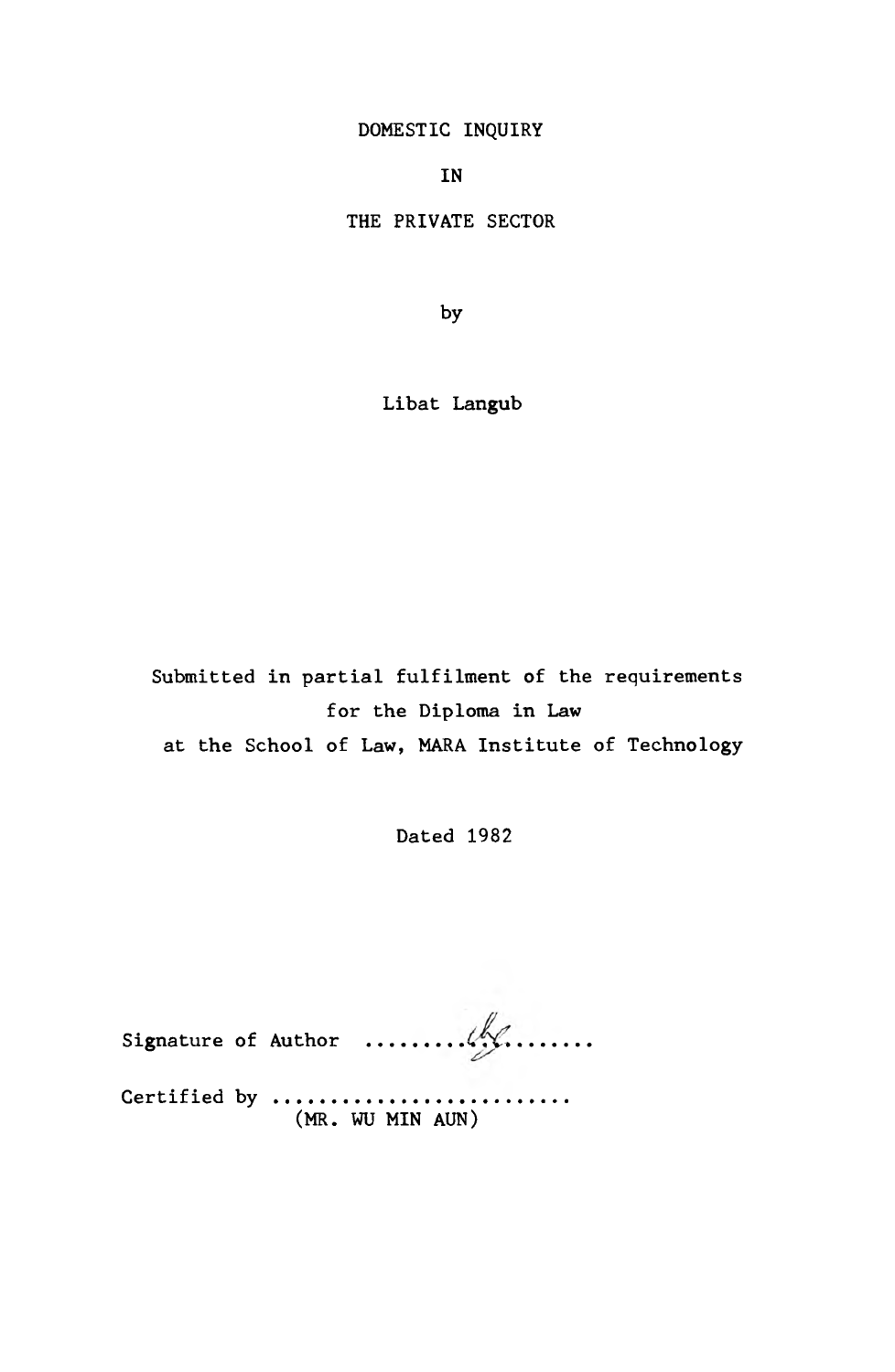### P R E F A C E

This paper sets out to examine some aspects of the law relating to discipline in the private sector, viz:-

(1) to review and analyse some of the Awards that have been handed down by the Industrial Court and its predecessors on domestic inquiry, which have made an impact on employer-employee relations;

(2) to find out the basic principles enunciated by the Industrial Court and the consistency with which the Court adheres to these principles;

(3) to examine provisions of the law, statutory and common law, affecting domestic inquiry;

(4) to highlight some controversial issues arising from decisions of the Industrial Court.

The study is confined to domestic inquiries in the private sector and reference is made to Awards handed down by the Industrial Court. It must be pointed out that the word "employee", unless when specific reference is made to "employee" under the Employment Act, 1955, is used here to mean "employee" under the Employment Act, 1955, and also "workman" under the Industrial Relations Act, 1967.

At present, there is no book by local writers which deals exhaustively with the principles and procedures of domestic inquiry. Therefore, books on the subject written for other legal systems, especially India, have to be constantly consulted. It is to be noted that even the Industrial

(i)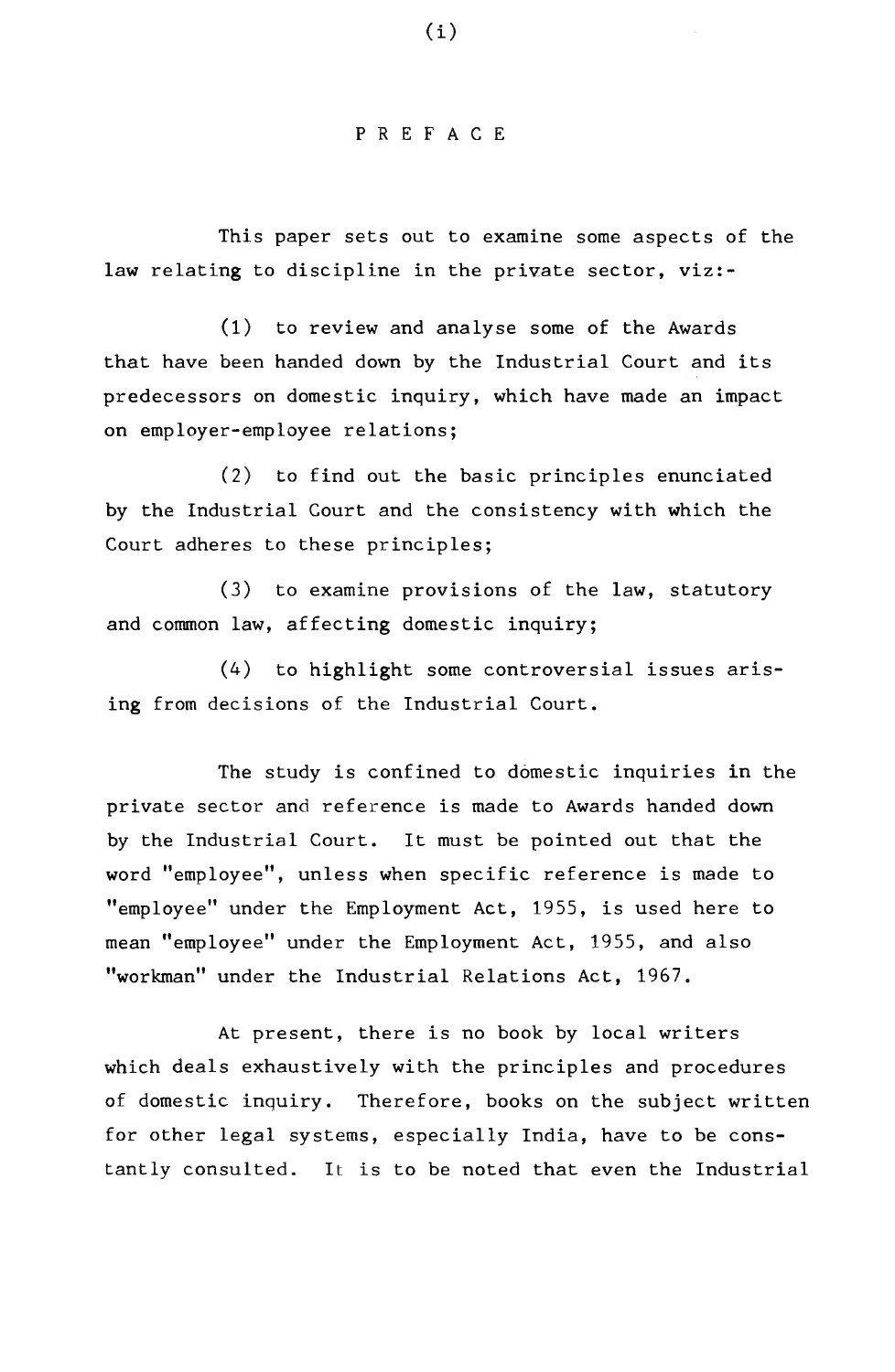# TABLE OF CONTENTS

 $(v)$ 

| <b>PREFACE</b>         |                                                                  | $\mathbf{i}$   |
|------------------------|------------------------------------------------------------------|----------------|
| <b>ACKNOWLEDGEMENT</b> |                                                                  | iii            |
| <b>ABSTRACT</b>        |                                                                  | iv             |
| TABLE OF CASES         |                                                                  | vii            |
| TABLE OF STATUTES      |                                                                  | <b>XV</b>      |
| LIST OF ABBREVIATIONS  |                                                                  | xvi            |
| INTRODUCTION           |                                                                  | $\mathbf{1}$   |
| Chapter I              | NATURAL JUSTICE IN DOMESTIC INQUIRIES                            |                |
|                        | (1) The Concept of Natural Justice                               | 6              |
|                        | (A) Nemo judex in causa sua                                      | $7 -$          |
|                        | (i) Principle                                                    | $\overline{7}$ |
|                        | (ii) Application in domestic<br>inquiry                          | 9              |
|                        | (B) Audi alteram partem                                          | 13             |
|                        | (i) Notice                                                       | 14             |
|                        | (ii) Fair opportunity                                            | 15             |
|                        | (C) Other points relating to the<br>principle of natural justice | 20             |
|                        | Chapter II DOMESTIC INQUIRY                                      | 26             |
|                        | $(1)$ Section 14 $(1)$ of the Employment<br>Act, 1955            | 26             |
|                        | (2) Failure to conduct domestic inquiry                          | 29             |
|                        | (a) "Purely academic"                                            | 29             |
|                        | (b) "Not purely academic"                                        | 30             |
|                        | (c) Two views compared                                           | 31             |

PAGE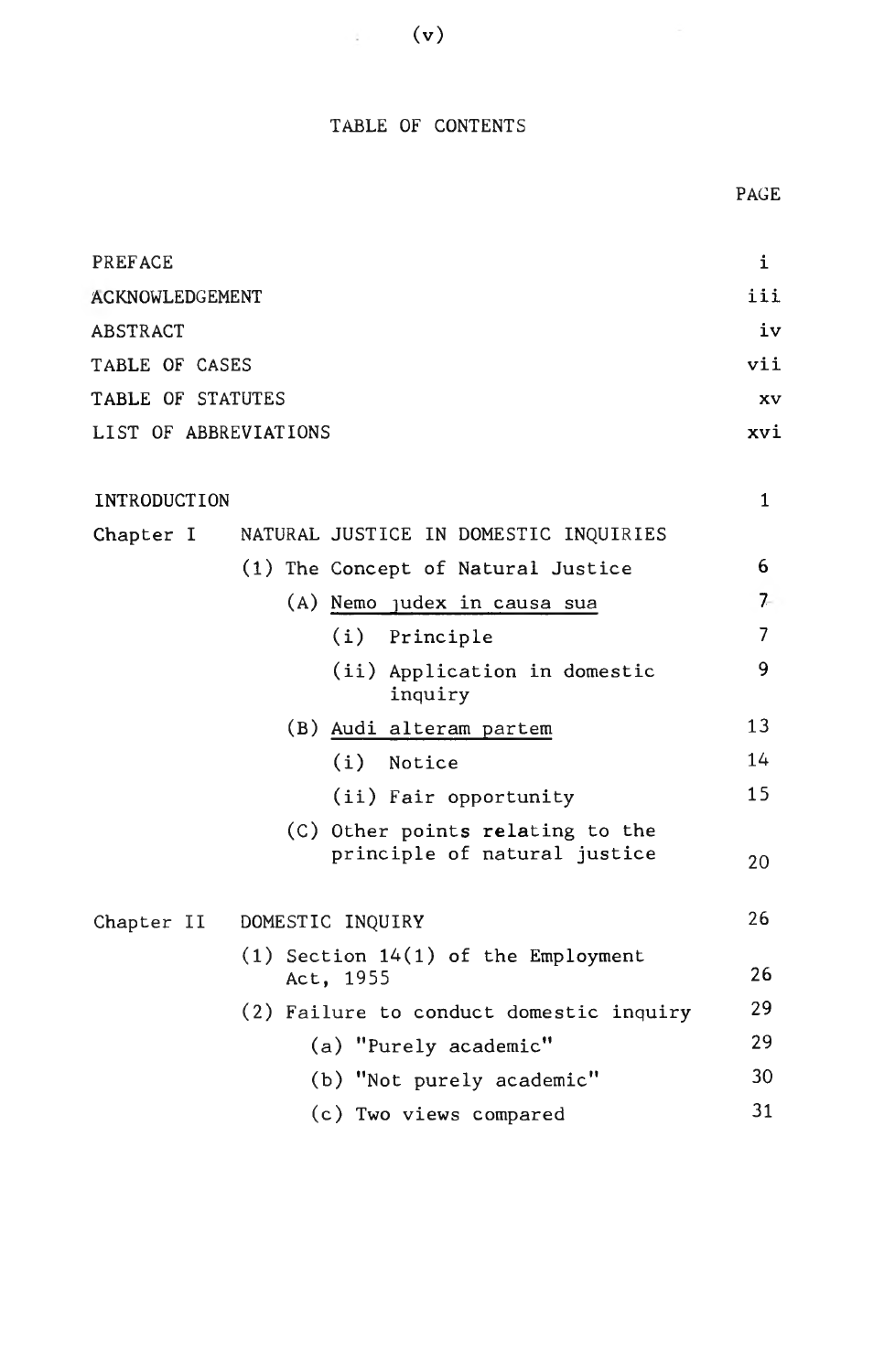### INTRODUCTION

### (1) Maintenance of industrial discipline

Industrial discipline is an important aspect of master-servant relationship, or in modern parlance, the employer-employee relationship. It is necessary for the efficient functioning of any organisations. The employers and employees have their own part to play to maintain a high level of discipline. What is meant by "industrial discipline"? There is no statutory definition for industrial discipline and normally it is understood to mean punishment but it is more than this. Punishment is the negative side of discipline. Industrial discipline can be viewed as training that seek to correct the erring employee. On the part of the employees, it is the observance of regulations and rules in an industrial establishment for the maintenance of control and order. The Management, on the other hand, has a right to take action against an erring employee. Industrial discipline is important to the Management, industry, individual employee and the nation as a whole.

Many cases that go to the Industrial Court on discipline, usually involves dismissal, and most industrial disputes arise directly or indirectly from here. Perhaps the reason lies in the fact that when an employee is dismissed by the Management he loses his livelihood and losing a job is almost tantamount to capital punishment. Thus, it is pertinent to examine the scope of disciplinary actions and proceedings.